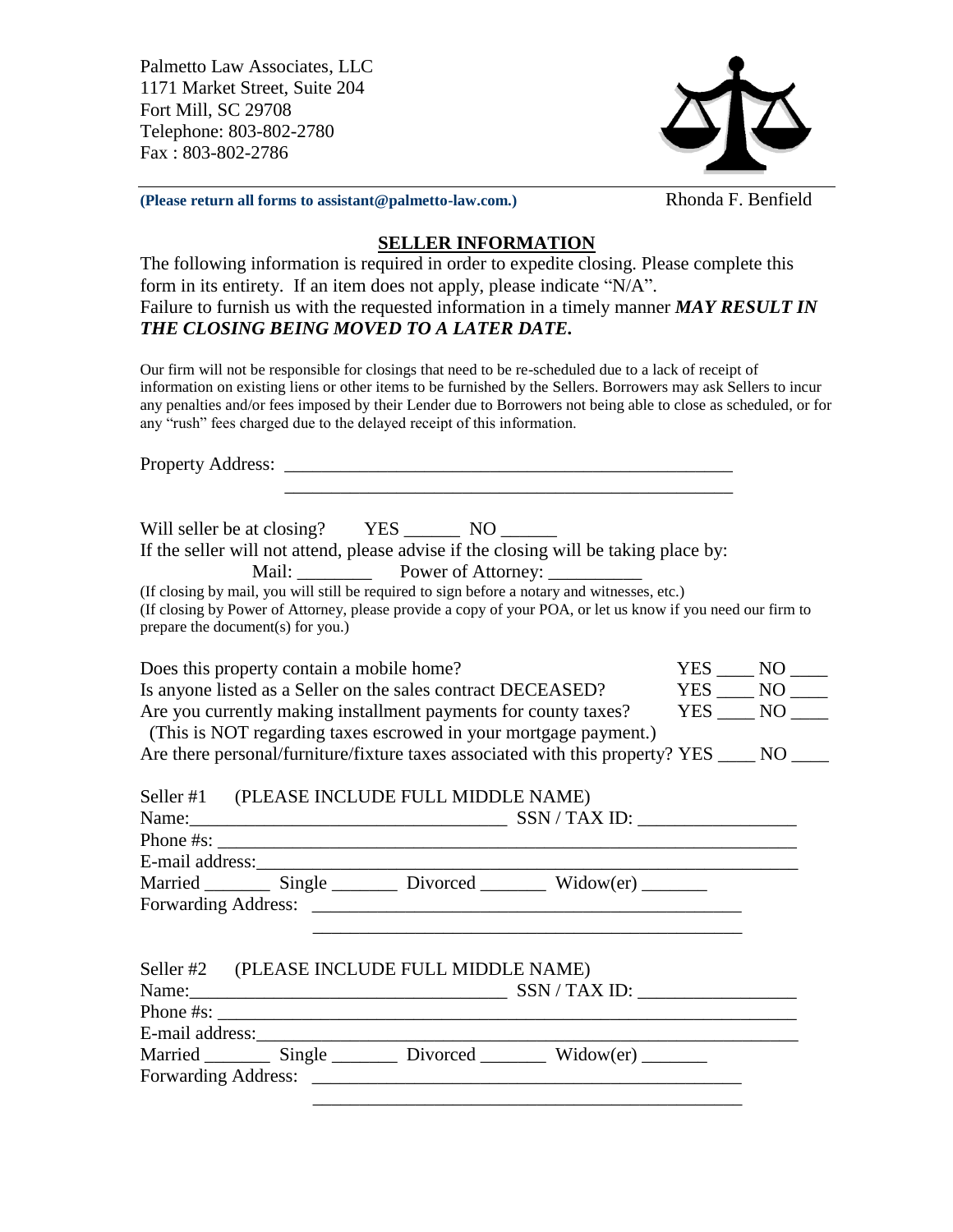## **\*\*If the property is in the name of a Trust, Corporation, or LLC, please fax or email copies of the Trust Agreement, Articles of Incorporation, Operating Agreement or By-Laws, as applicable.\*\***

| Are your payments current on this loan? YES _________ NO _______                                                                              |
|-----------------------------------------------------------------------------------------------------------------------------------------------|
|                                                                                                                                               |
|                                                                                                                                               |
|                                                                                                                                               |
|                                                                                                                                               |
| Are your payments current on this loan? YES _________ NO _______                                                                              |
|                                                                                                                                               |
|                                                                                                                                               |
|                                                                                                                                               |
| Are your payments current on this account? YES ________ NO _______                                                                            |
|                                                                                                                                               |
|                                                                                                                                               |
| COMMISSIONS: ______ % _Seller's Agent _______ % __Buyer's Agent                                                                               |
| <b>SALES PROCEEDS:</b>                                                                                                                        |
| Do you prefer to receive a check ______ or wire transfer _____? (check one)                                                                   |
| *** All wires are typically sent within 24 hours of closing and there is a 25.00 fee***<br>***WE CANNOT GUARANTEE A SAME DAY WIRE TRANSFER*** |
| <b>NOTES:</b>                                                                                                                                 |
|                                                                                                                                               |
| ARE YOU A SOUTH CAROLINA RESIDENT?? YES _______ NO ______                                                                                     |

## **If the answer is NO, please read below:**

If the property being sold is in South Carolina, you will be required to complete an I-295 (SC withholding form) at closing, and if you are recognizing a gain, we may have to collect SC withholding tax. Please see item #20 in the sales contract with regard to SC withholding as well. If you have any questions about how to complete this form and/or whether or not you will recognize a gain on the sale of this property, please contact your accountant. Our firm cannot assist in the completion of this form.

**If we need to withhold SC taxes, you MUST provide that information prior to closing. If you do not, your closing will be delayed or potentially postponed.**